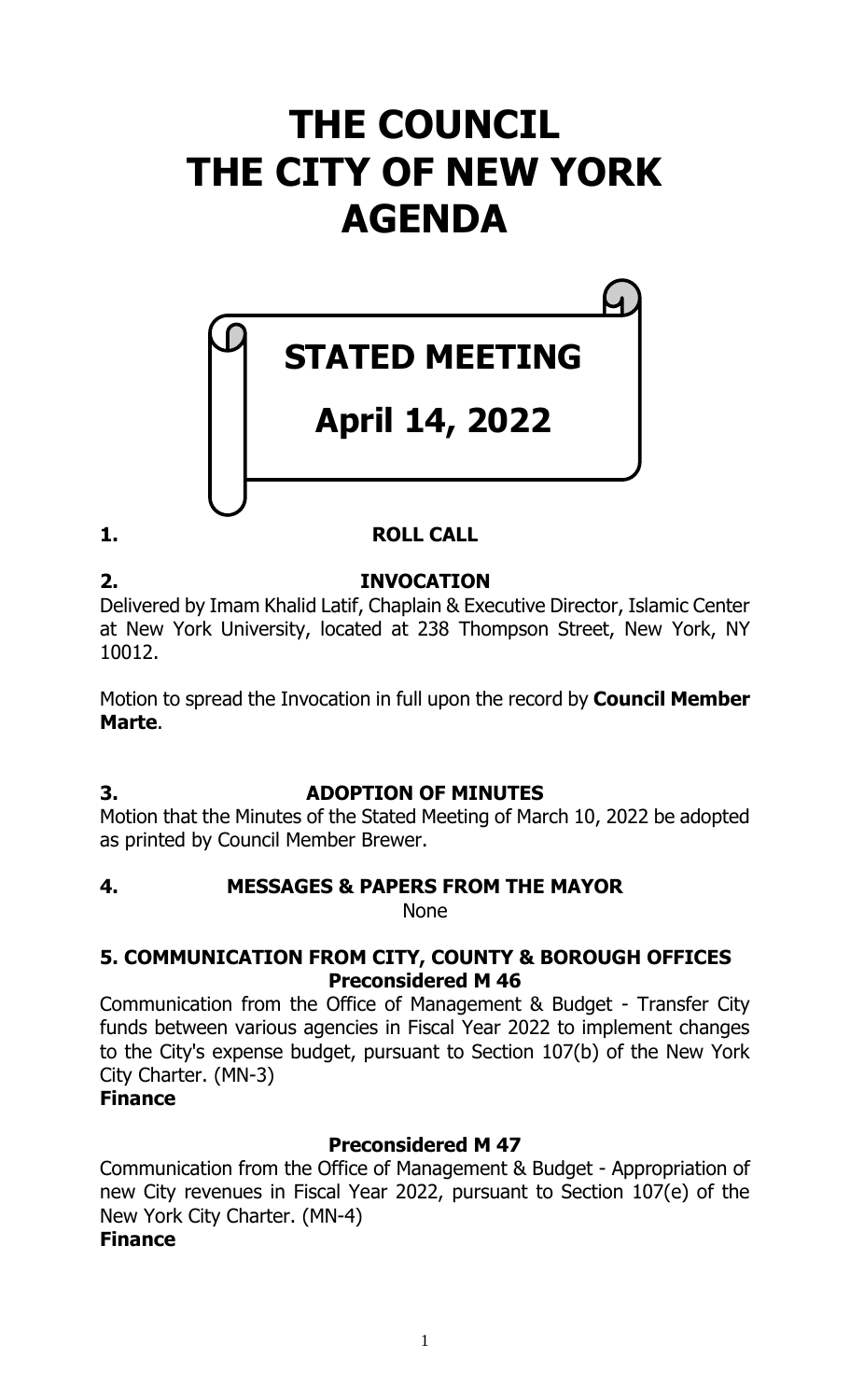#### **M 48**

Communication from the Equal Employment Practices Commission - Submitting the Equal Employment Practices Commission's 2021 Annual Report, pursuant to Chapter 36 Section 831 (d) of the New York City Charter. **Received, Ordered, Printed and Filed**

- **6. PETITIONS & COMMUNICATIONS** None
- **7. LAND USE CALL-UPS**

None

- **8. COMMUNICATION FROM THE SPEAKER**
- **9. DISCUSSION OF GENERAL ORDERS**
- **10. REPORT OF SPECIAL COMMITTEES** None
- **11. REPORTS OF STANDING COMMITTEES Report of the Committee on Finance Preconsidered Res 107**

Resolution approving the new designation and changes in the designation of certain organizations to receive funding in the Expense Budget. **Coupled on GO**

#### **Preconsidered M 46 & Res 123**

Communication from the Office of Management & Budget - Transfer City funds between various agencies in Fiscal Year 2022 to implement changes to the City's expense budget, pursuant to Section 107(b) of the New York City Charter. (MN-3)

#### **Coupled on GO**

#### **Preconsidered M 47 & Res 124**

Communication from the Office of Management & Budget - Appropriation of new City revenues in Fiscal Year 2022, pursuant to Section 107(e) of the New York City Charter. (MN-4)

#### **Coupled on GO**

#### **Report of the Committee on Governmental Operations Preconsidered Int 205-A**

An Amended Local Law to amend the New York city charter and the administrative code of the city of New York, in relation to removing certain reporting requirements selected for waiver by the report and advisory board review commission, and to repeal subdivision c of section 4-207 of the administrative code of the city of New York, relating to reports on assessments of certain clean on-site power generation technologies, and subdivision b of section 19-180.1 of such code, relating to reports on safety audits of crash locations involving pedestrians

### **Amended and Coupled on GO**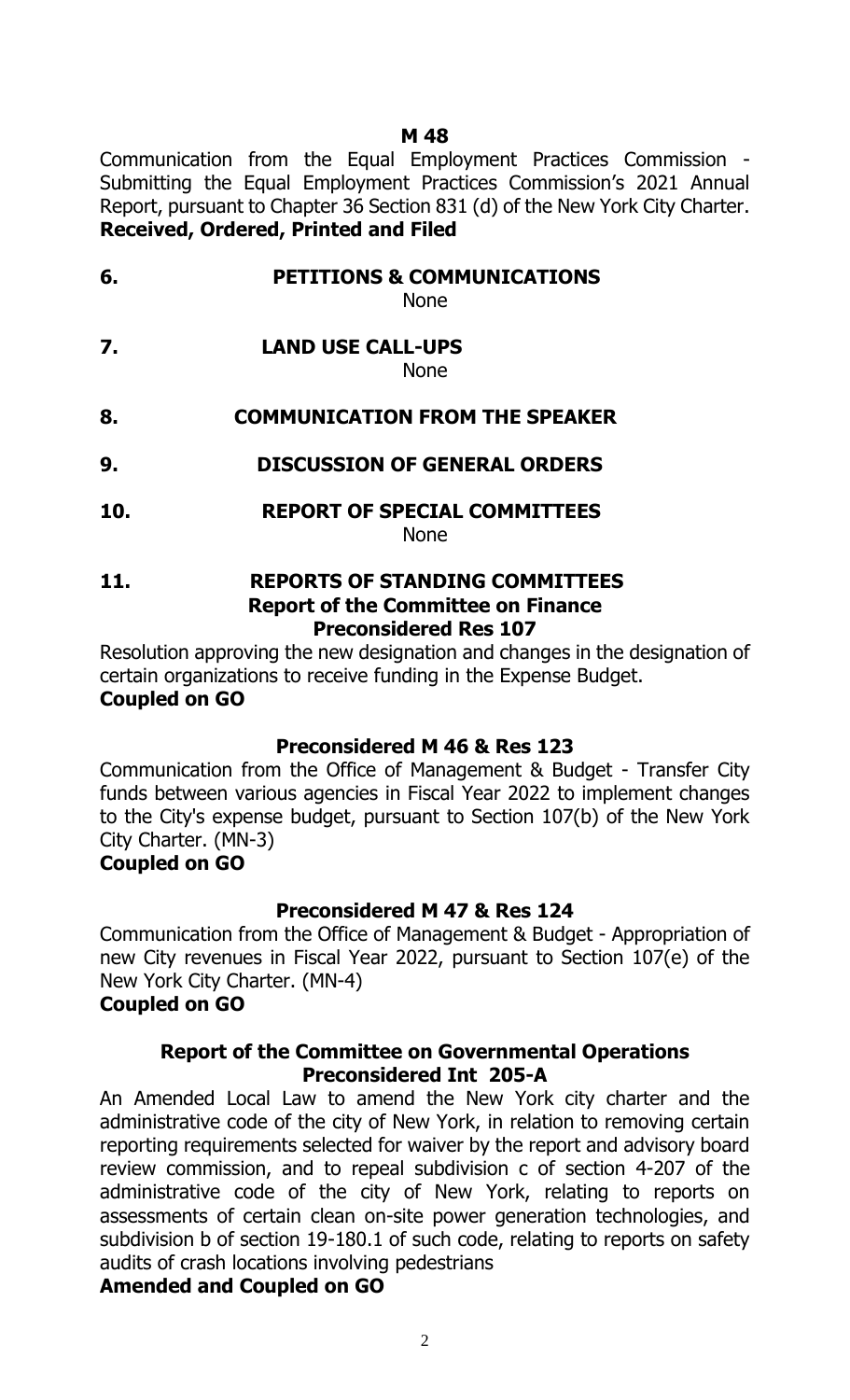#### **Preconsidered Res 120-A**

An Amended Resolution disapproving the Report and Advisory Board Review Commission's determination to waive the 911 Operational Time Analysis Report required by and described in subdivisions b and c of section 14-149 of the Administrative Code of the City of New York, disapproving such Commission's determination to waive the Annual Youth Services Reports required by subdivision a of section 21-402 of the Administrative Code of the City of New York and approving the remaining four determinations of such Commission communicated to the City Council on December 30, 2021. **Amended and Coupled on GO**

#### **Report of the Committee on Land Use L.U. 20**

Application No. **C 210386 ZMK** (**1034 – 1042 ATLANTIC AVENUE REZONING**) submitted by EMP Capital Group pursuant to Sections 197-c and 201 of the New York City Charter for an amendment of the Zoning Map, Section No. 16c, changing from an M1-1 District to an R7A District; changing from an M1-1 District to a C6-3A District; and establishing within the proposed R7A District a C2-4 District, for property located in the Borough of Brooklyn, Community District 8, Council District 35.

**Approved with Modifications and Referred to the City Planning**  Commission pursuant to–Section 197-(d) of the New York City **Charter.**

#### **L.U. 21**

Application No. **N 210387 ZRK** (**1034 – 1042 ATLANTIC AVENUE REZONING**) submitted by EMP Capital Group pursuant to Section 201 of the New York City Charter, for an amendment of the Zoning Resolution of the City of New York, modifying Article III Chapter 5 for the purpose of amending street wall location regulations and modifying APPENDIX F for the purpose of establishing a Mandatory Inclusionary Housing area, for property located in the Borough of Brooklyn, Community District 8, Council District 35.

### **Approved with Modifications and Referred to the City Planning**  Commission pursuant to–Section 197-(d) of the New York City **Charter.**

#### **L.U. 22**

Application No. **C 210379 ZSK** (**1034 – 1042 ATLANTIC AVENUE REZONING**) submitted by EMP Capital Group pursuant to Sections 197-c and 201 of the New York City Charter for the grant of a special permit pursuant to Section 74-533 of the Zoning Resolution to reduce the required number of accessory off-street parking spaces to 20 for dwelling units in a development within a Transit Zone, that includes at least 20 percent of all dwelling units as income-restricted housing units, in connection with a proposed mixed-use development on property located in R7A/C2-4 and C6- 3A Districts at 1034 -1042 Atlantic Avenue (Block 1125, Lots 29 and 33), Borough of Brooklyn, Community District 8, Council District 35.

**Approved with Modifications and Referred to the City Planning Commission pursuant to Section 197-(d) of the New York City Charter.**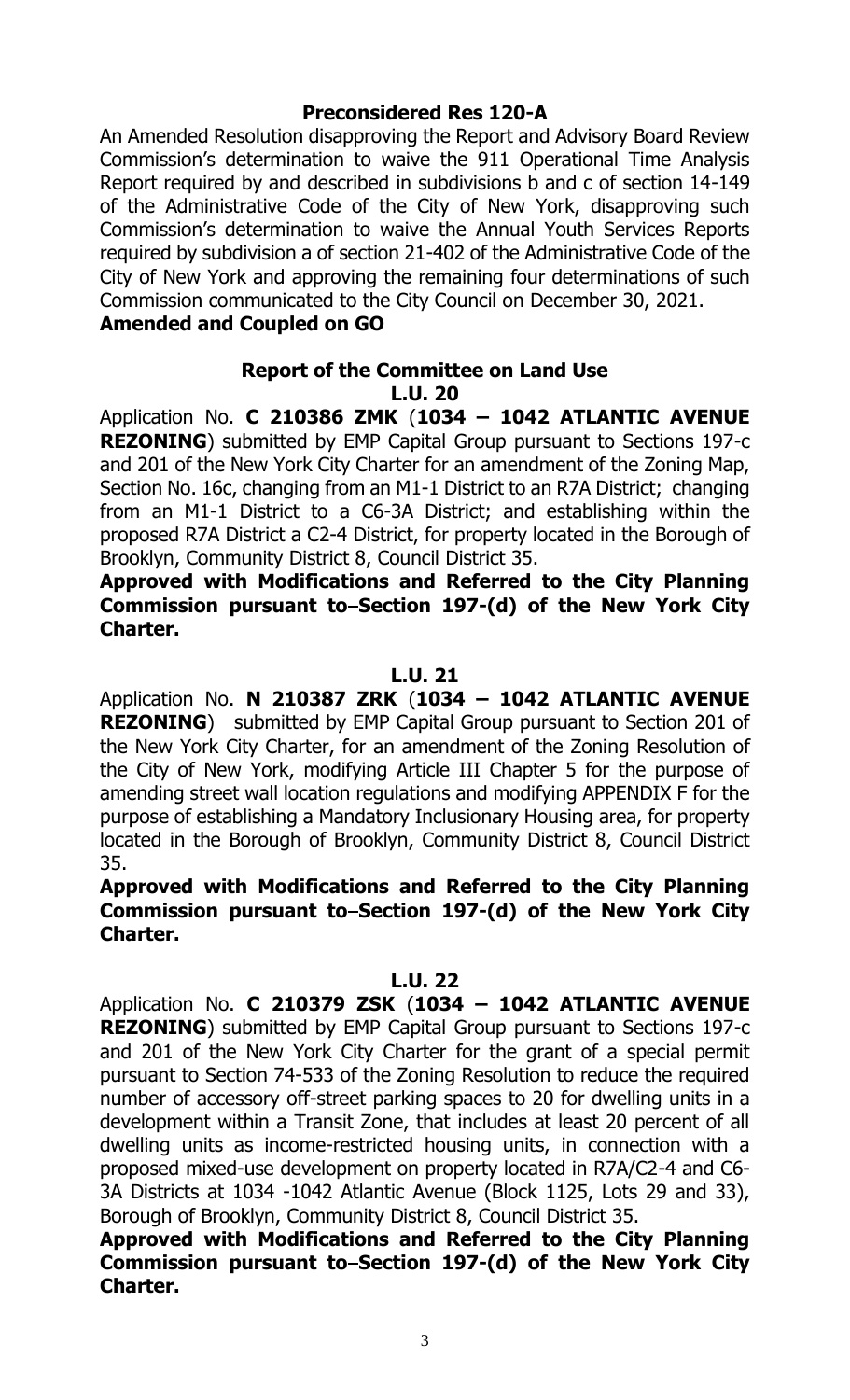Application No. **C 210335 ZMK** (**870 - 888 ATLANTIC AVENUE REZONING**) submitted by Y & T Development LLC pursuant to Sections 197-c and 201 of the New York City Charter for an amendment of the Zoning Map, Section No. 16c, by changing from an existing M1-1 District to a C6-3A District on property located in the Borough of Brooklyn, Community District 8, Council District 35.

#### **Approved with Modifications and Referred to the City Planning Commission pursuant to Section 197-(d) of the New York City Charter.**

#### **L.U. 24**

Application No. **N 210336 ZRK** (**870 - 888 ATLANTIC AVENUE REZONING**) submitted by Y & T Development LLC pursuant to Section 201 of the New York City Charter, for an amendment of the Zoning Resolution of the City of New York, modifying Article III Chapter 5 for the purpose of amending street wall location regulations and modifying APPENDIX F for the purpose of establishing a Mandatory Inclusionary Housing area, on property located in the Borough of Brooklyn, Community District 8, Council District 35.

**Approved with Modifications and Referred to the City Planning**  Commission pursuant to–Section 197-(d) of the New York City **Charter.**

#### **L.U. 25**

Application No. **C 210260 ZSK** (**870 - 888 ATLANTIC AVENUE REZONING**) submitted by Y & T Development LLC pursuant to Sections 197-c and 201 of the New York City Charter for the grant of a special permit pursuant to Section 74-533 of the Zoning Resolution to reduce the number of required accessory off-street parking spaces for dwelling units in a development within a Transit Zone, that includes at least 20 percent of all dwelling units as income-restricted housing units, in connection with a proposed mixed-use development, on property in a C6-3A located at Block 1122, Lots 21 & 26, Borough of Brooklyn, Community District 8, Council District 35.

**Approved with Modifications and Referred to the City Planning Commission pursuant to Section 197-(d) of the New York City Charter.**

#### **L.U. 29**

Application No. **C 210031 ZMK** (**Sutter Avenue Rezoning**) submitted by Almonte Lincoln, LLC, pursuant to Sections 197-c and 201 of the New York City Charter for an amendment of the Zoning Map, Section Nos. 17c and18a, changing from an R5 District to an R6A District and establishing within the proposed R6A District a C2-4 District, Borough of Brooklyn, Community District 5, Council District 42.

**Approved with Modifications and Referred to the City Planning**  Commission pursuant to–Section 197-(d) of the New York City **Charter.**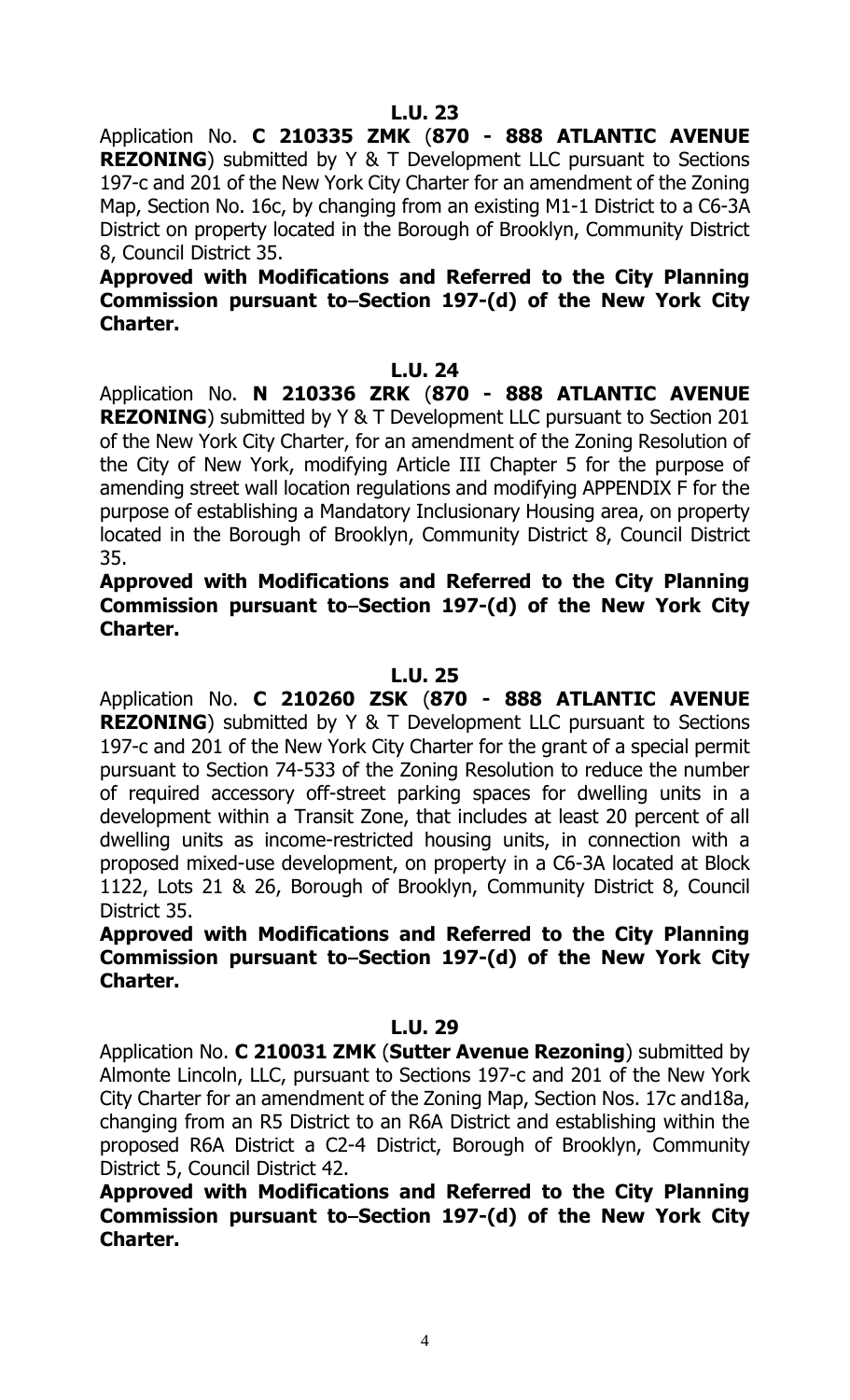Application No. **N 210032 ZRK** (**Sutter Avenue Rezoning**) submitted by Almonte Lincoln, LLC, pursuant to Section 201 of the New York City Charter, for an amendment of the Zoning Resolution of the City of New York, modifying APPENDIX F for the purpose of establishing a Mandatory Inclusionary Housing area, for property located in the Borough of Brooklyn, Community District 5, Council District 42.

#### **Approved with Modifications and Referred to the City Planning Commission pursuant to–Section 197-(d) of the New York City Charter.**

#### **L.U. 32**

Application No. **C 220111 ZMK** (**3285 Fulton Street Rezoning**) submitted by MHANY Management, Inc. and Cypress Hills Local Development Corporation, pursuant to Sections 197-c and 201 of the New York City Charter for an amendment of the Zoning Map, Section No. 17c, eliminating from within an existing R5 District a C2-3 District, changing from an R5 District to an R7A District, establishing within the proposed R7A District a C2-4 District, and establishing a Special Enhanced Commercial District (EC-6), Borough of Brooklyn, Community District 5, Council District 37.

**Approved with Modifications and Referred to the City Planning**  Commission pursuant to–Section 197-(d) of the New York City **Charter.**

#### **L.U. 33**

Application No. **N 220112 ZRK** (**3285 Fulton Street Rezoning**) submitted by MHANY Management, Inc. and Cypress Hills Local Development Corporation, pursuant to Section 201 of the New York City Charter, for an amendment of the Zoning Resolution of the City of New York, modifying Article XIII, Chapter 2 (Special Enhanced Commercial District), and modifying APPENDIX F for the purpose of establishing a Mandatory Inclusionary Housing area, Borough of Brooklyn, Community District 5, Council District 37.

**Approved with Modifications and Referred to the City Planning**  Commission pursuant to-Section 197-(d) of the New York City **Charter.**

## **12. GENERAL ORDERS CALENDAR L.U. 26 & Res 125**

Application No. **C 210161 ZMQ** (**98-81 QUEENS BOULEVARD REZONING**) submitted by Trylon LLC pursuant to Sections 197-c and 201 of the New York City Charter for an amendment of the Zoning Map, Section No. 14a, eliminating from within an existing R7-1 District a C1-2 District, changing from an R7-1 District to an R8X District, and establishing within the proposed R8X District a C2-4 District, for property located in the Borough of Queens, Community District 6, Council District 29.

#### **Coupled on GO**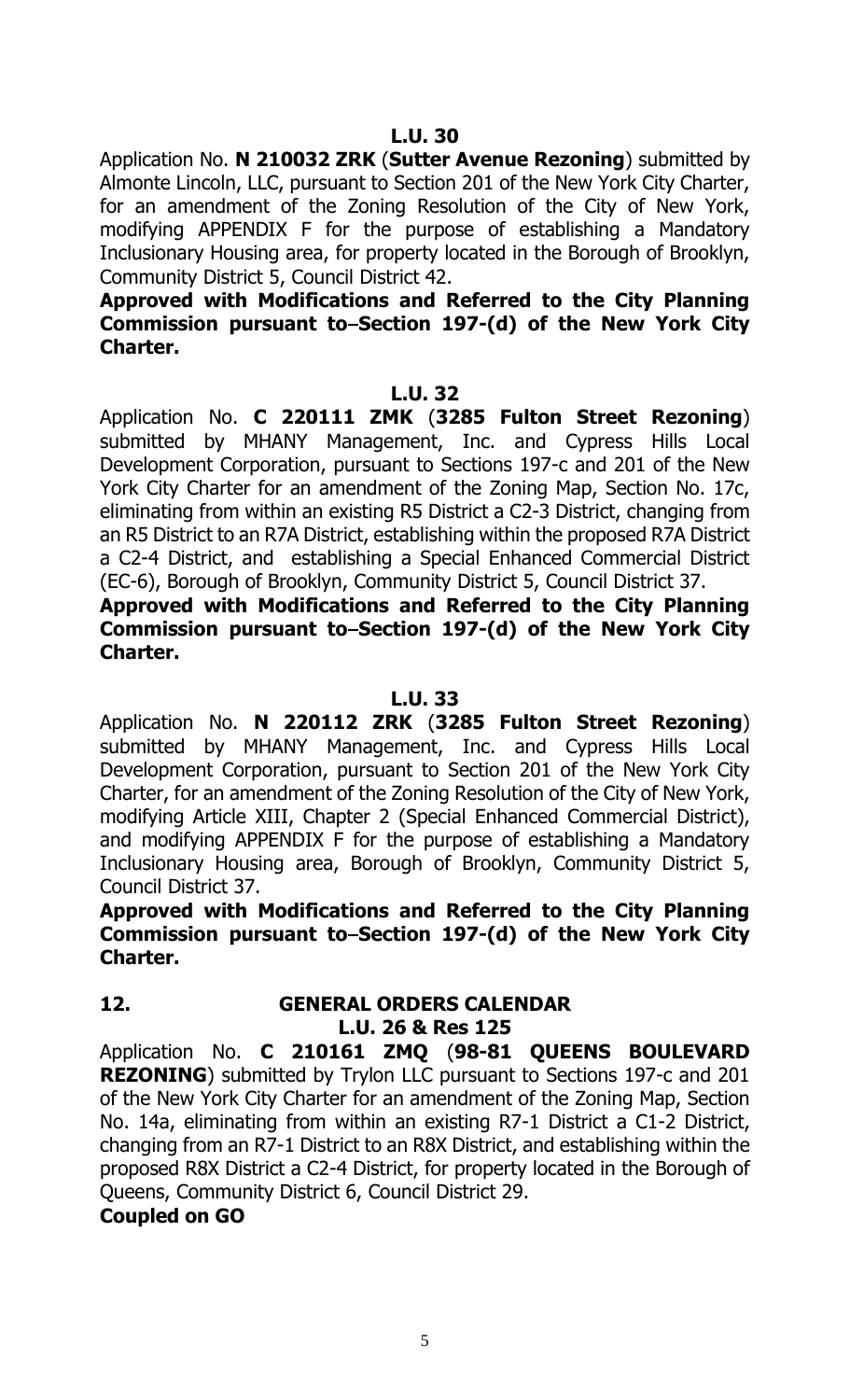# **L.U. 27 & Res 126**

Application No. **C 210162 ZRQ** (**98-81 QUEENS BOULEVARD REZONING**) submitted by Trylon LLC pursuant to Section 201 of the New York City Charter, for an amendment of the Zoning Resolution of the City of New York, modifying APPENDIX F for the purpose of establishing a Mandatory Inclusionary Housing area on property located in Borough of Queens, Community District 6, Council District 29.

#### **Coupled on GO**

# **COUPLED ON GENERAL ORDERS CALENDAR**

**Finance**

**Preconsidered Res 107** - Organizations to receive funding in the Expense Budget.

**GO**

**Preconsidered M 46 & Res 123** - Transfer City funds between various agencies in Fiscal Year 2022.

#### **GO**

**Preconsidered M 47 & Res 124** - Appropriation of new City revenues in Fiscal Year 2022.

**GO**

## **Governmental Operations**

**Preconsidered Int 205-A** - Report and Advisory Board Review Commission reporting requirements.

#### **A and GO**

**Preconsidered Res 120-A** - Report and Advisory Board Review Commission reporting requirements.

# **A and GO**

# **GENERAL ORDERS CALENDAR**

**L.U. 26 & Res 125** - App. **C 210161 ZMQ** (**98-81 QUEENS BOULEVARD REZONING**) Borough of Queens, Community District 6, Council District 29. **GO**

**L.U. 27 & Res 126** - App. **C 210162 ZRQ** (**98-81 QUEENS BOULEVARD REZONING**) Borough of Queens, Community District 6, Council District 29. **GO**

**Roll Call**

# **13. INTRODUCTION & READING OF BILLS**

See Attached

**14. DISCUSSION OF RESOLUTIONS**

None

- **15. RESOLUTIONS**
- **16. GENERAL DISCUSSION**
- **17. EXTENSION OF REMARKS**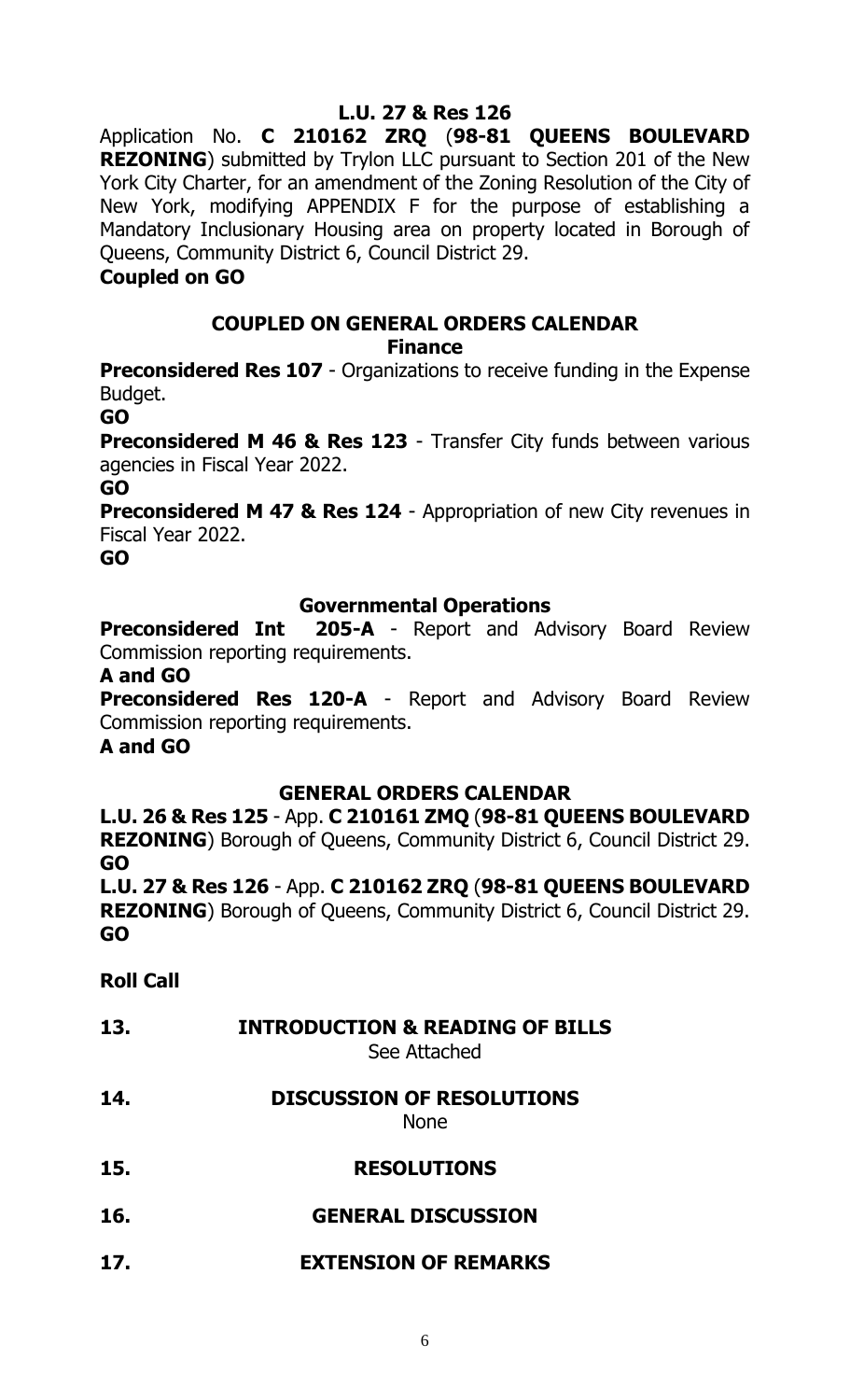#### **INTRODUCTION AND READING OF BILLS Int 139**

By Council Members Abreu and Ayala:

A Local Law to amend the administrative code of the city of New York, in relation to requiring the administration for children's services to report on the impact of the deaths of parents and guardians from COVID-19 on children and the repeal of such requirement upon the expiration thereof.

#### **General Welfare**

#### **Res 105**

By Council Member Avilés:

Resolution calling on the New York State legislature to pass and the Governor to sign A.1866/S.1603, in relation to enacting the NYCHA Utility Accountability Act.

#### **Public Housing**

#### **Int 140**

By Council Member Ayala:

A Local Law to amend the New York city charter, in relation to establishing an office of Puerto Rico-New York City affairs.

#### **Governmental Operations**

#### **Int 141**

By Council Member Ayala:

A Local Law to amend the New York city building code, in relation to poweroperated and power-assisted doors.

#### **Housing and Buildings**

#### **Int 142**

By Council Member Ayala:

A Local Law to amend the administrative code of the city of New York, in relation to requiring the police department to make crime statistics at each New York city housing authority operated housing development available through the department's website, as well as making other crime information regarding such housing developments available to the city council.

#### **Public Housing**

#### **Int 143**

By Council Member Barron:

A Local Law to amend the administrative code of the city of New York, in relation to remediating lead water hazards in schools. **Health**

#### **Int 144**

By Council Members Barron, Richardson Jordan and Ossé:

A Local Law to amend the New York city charter and the administrative code of the city of New York, in relation to creating an elected civilian review board and repealing the civilian complaint review board and independent police investigation and audit board.

#### **Withdrawn**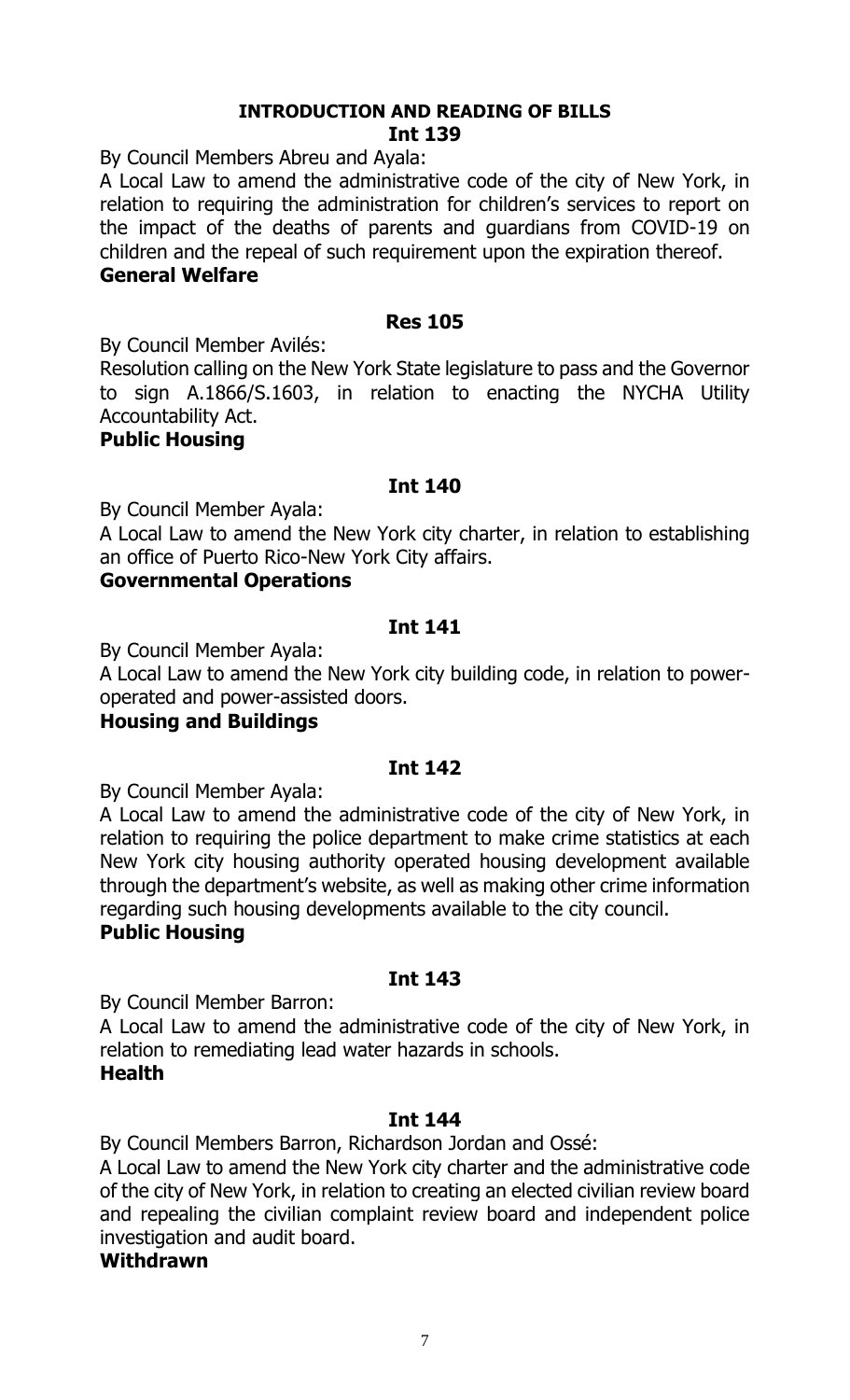#### **Res 106**

By Council Members Borelli, Louis, Ariola, Paladino, Carr, Yeger, Holden and Vernikov:

Resolution calling on the Mayor of New York City and all private employers in New York City to re-hire all employees fired due to non-compliance with COVID-19 vaccination mandates.

#### **Civil Service and Labor**

## **Int 145**

By Council Member Brannan:

A Local Law to amend the administrative code of the city of New York, in relation to requiring the department of sanitation to remove fallen tree limbs, branches and vegetation that obstruct streets and sidewalks as a result of inclement weather.

## **Sanitation and Solid Waste Management**

#### **Int 146**

By Council Member Brannan:

A Local Law to amend the administrative code of the city of New York, in relation to requiring certain retail food stores to post notices on the food donation web portal concerning the availability of excess food, and arranging for the transportation and retrieval of such food.

#### **Sanitation and Solid Waste Management**

## **Int 147**

By Council Member Brannan:

A Local Law to amend the administrative code of the city of New York, in relation to requiring that traffic study determinations be issued no later than 60 days from the date a traffic control device is requested by a city council member or community board.

#### **Transportation and Infrastructure**

#### **Int 148**

By Council Members Brannan, Louis and Ayala:

A Local Law to amend the administrative code of the city of New York, in relation to expanding protections for victims of domestic violence to include economic abuse.

#### **Civil and Human Rights**

#### **Int 149**

By Council Member Brannan (by request of the Queens Borough President) A Local Law to amend the administrative code of the city of New York, in relation to increasing transparency around manhole fires and explosions. **Fire and Emergency Management**

#### **Int 150**

By Council Member Brannan (by request of the Queens Borough President) A Local Law to amend the administrative code of the city of New York and the New York city building code, in relation to electric vehicle charging stations in open parking lots and parking garages. **Housing and Buildings**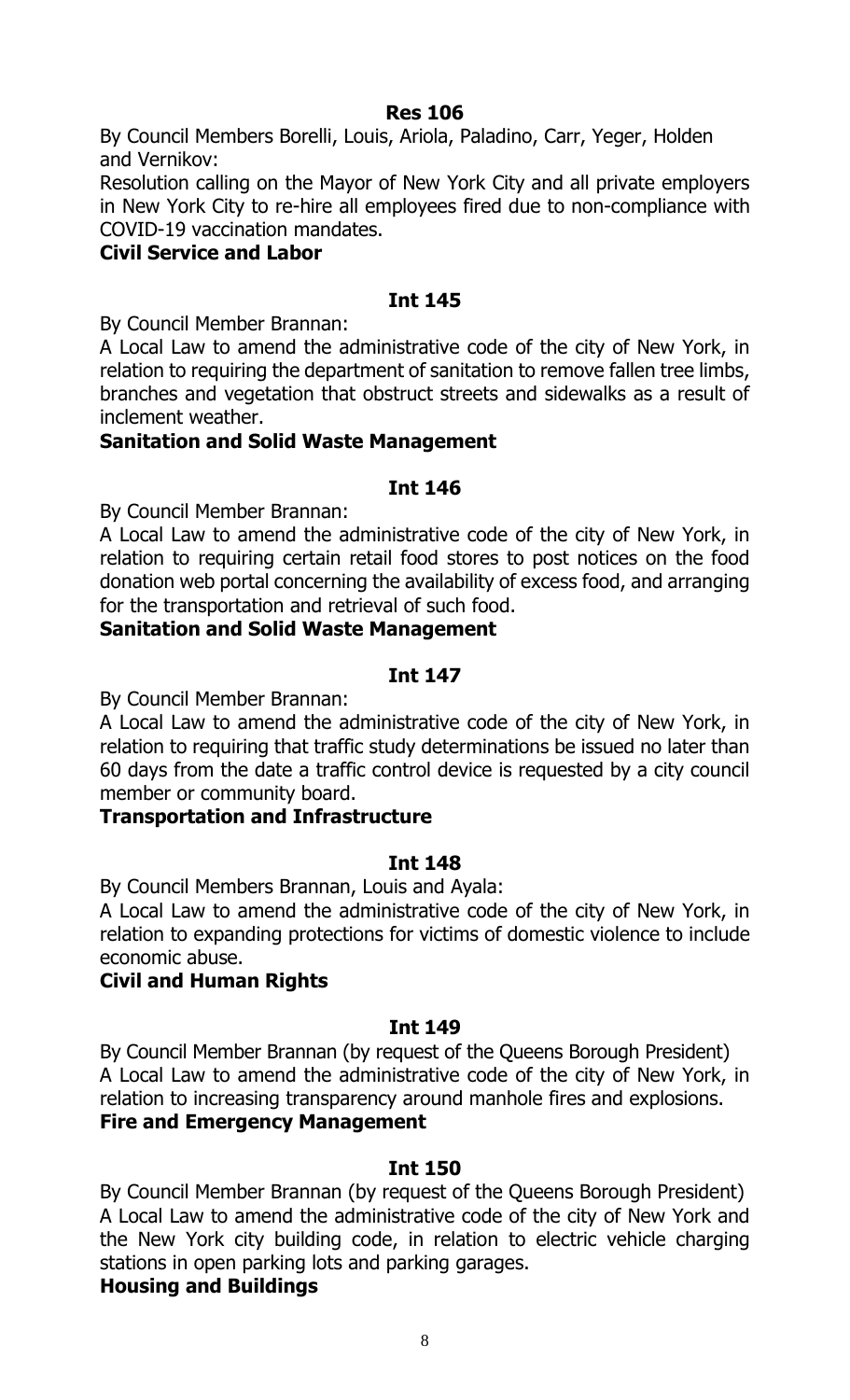By Council Member Brannan and the Public Advocate (Mr. Williams):

A Local Law to amend the New York city charter and the administrative code of the city of New York, in relation to establishing an office of climate resiliency.

# **Resiliency and Waterfronts**

# **Preconsidered Res 107**

By Council Member Brannan:

Resolution approving the new designation and changes in the designation of certain organizations to receive funding in the Expense Budget.

#### **Finance**

## **Int 152**

By Council Member Brewer (by request of the Brooklyn Borough President): A Local Law to amend the administrative code of the city of New York, in relation to establishing minimum neighborhood service standards and requiring environmental mitigation reports on certain large-scale developments.

## **Governmental Operations**

#### **Res 108**

By Council Member Brooks-Powers:

Resolution calling on the Metropolitan Transportation Authority to expand and make permanent the Atlantic Ticket pilot in order to include Far Rockaway, and other stations along the LIRR corridor, in the fare affordability program.

#### **Transportation and Infrastructure**

#### **Res 109**

By Council Member Brooks-Powers:

Resolution supporting the continued exploration and feasibility evaluation of the proposed Interborough Express.

#### **Transportation and Infrastructure**

#### **Res 110**

By Council Member Brooks-Powers:

Resolution calling on the Metropolitan Transportation Authority ("MTA") to adjust schedules for distant subway terminal lines to include more peakdirection rush hour trains for commuters to travel to central economic hubs. **Transportation and Infrastructure**

# **Int 153**

By Council Members Cabán, Hanif, Louis, Ayala, Ung and the Public Advocate (Mr. Williams):

A Local Law to amend the administrative code of the city of New York, in relation to establishing a domestic violence survivor housing stability program.

# **Women and Gender Equity**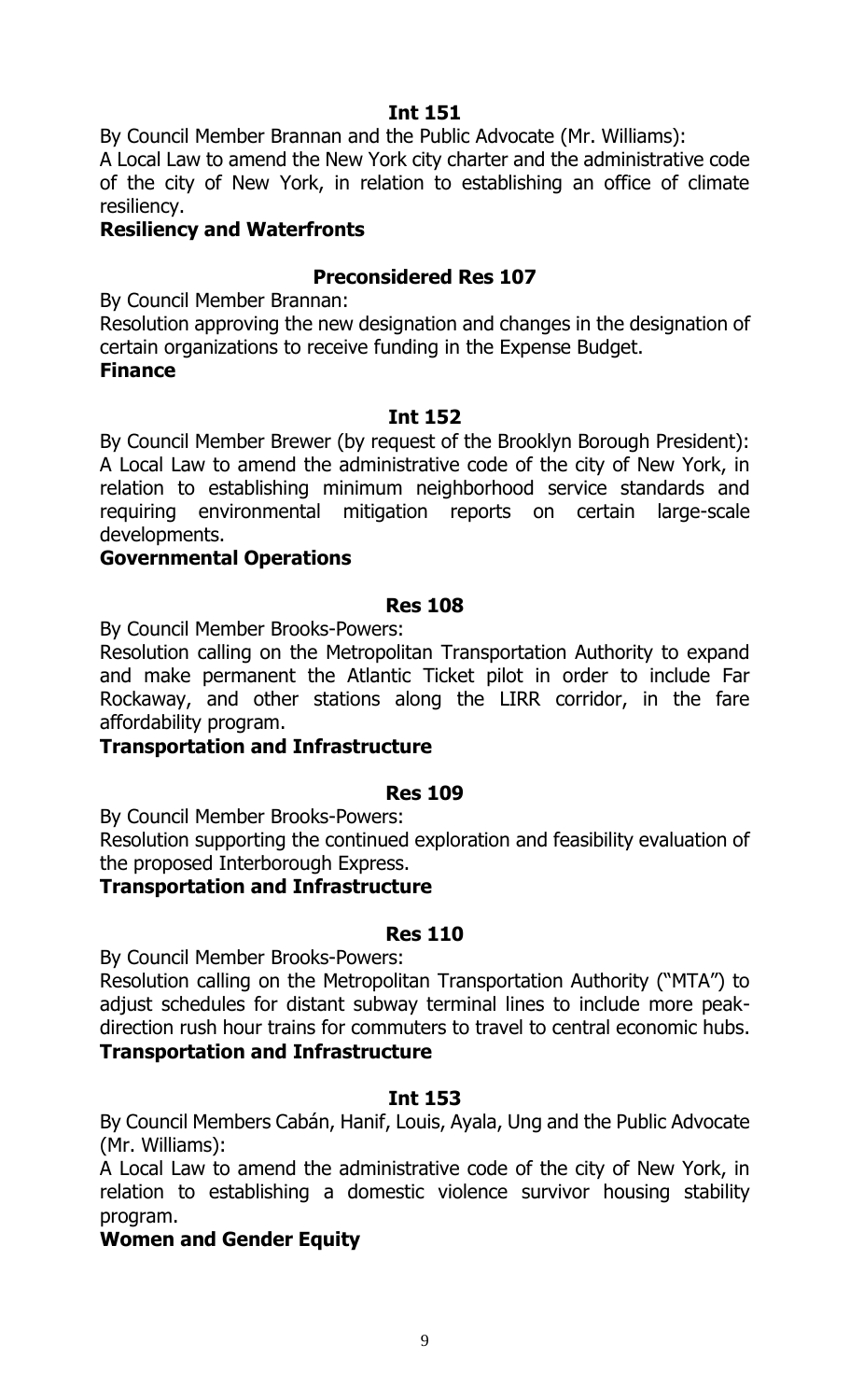By Council Members Cabán, Riley, Louis, Ayala, Ung and the Public Advocate (Mr. Williams):

A Local Law to amend the administrative code of the city of New York, in relation to requiring the office to end domestic and gender-based violence to create an online services portal and guide.

## **Women and Gender Equity**

#### **Res 111**

By Council Member Cabán and the Public Advocate (Mr. Williams):

Resolution calling on New York State to pass legislation that would provide domestic violence survivors and their families with job-protected, paid leave, similar to that of New York State's Paid Family Leave law, to be used for any activities relating to their actual or perceived status as a domestic violence survivor or family member of a domestic violence survivor.

# **Women and Gender Equity**

# **Preconsidered Int 155**

By Council Members Carr, Borelli and Ariola:

A Local Law to amend the administrative code of the city of New York, in relation to requiring the commissioner of buildings to waive filing fees for permits to alter family dwellings to conform to the New York city fire code. **Housing and Buildings**

# **Preconsidered Int 156**

By Council Members Carr, Borelli and Ariola:

A Local Law to amend the administrative code of the city of New York and the New York city building code, in relation to requiring carbon monoxide detecting devices in the basements of certain dwellings.

#### **Housing and Buildings**

# **Int 157**

By Council Member Dinowitz:

A Local Law to amend the administrative code of the city of New York, in relation to requiring annual reports on employment turnover of school safety agents and other school safety personnel.

#### **Education**

# **Int 158**

By Council Members Hanif, Krishnan, Rivera and Powers:

A Local Law to amend the administrative code of the city of New York, in relation to creating a private right of action related to civil immigration detainers.

# **Immigration**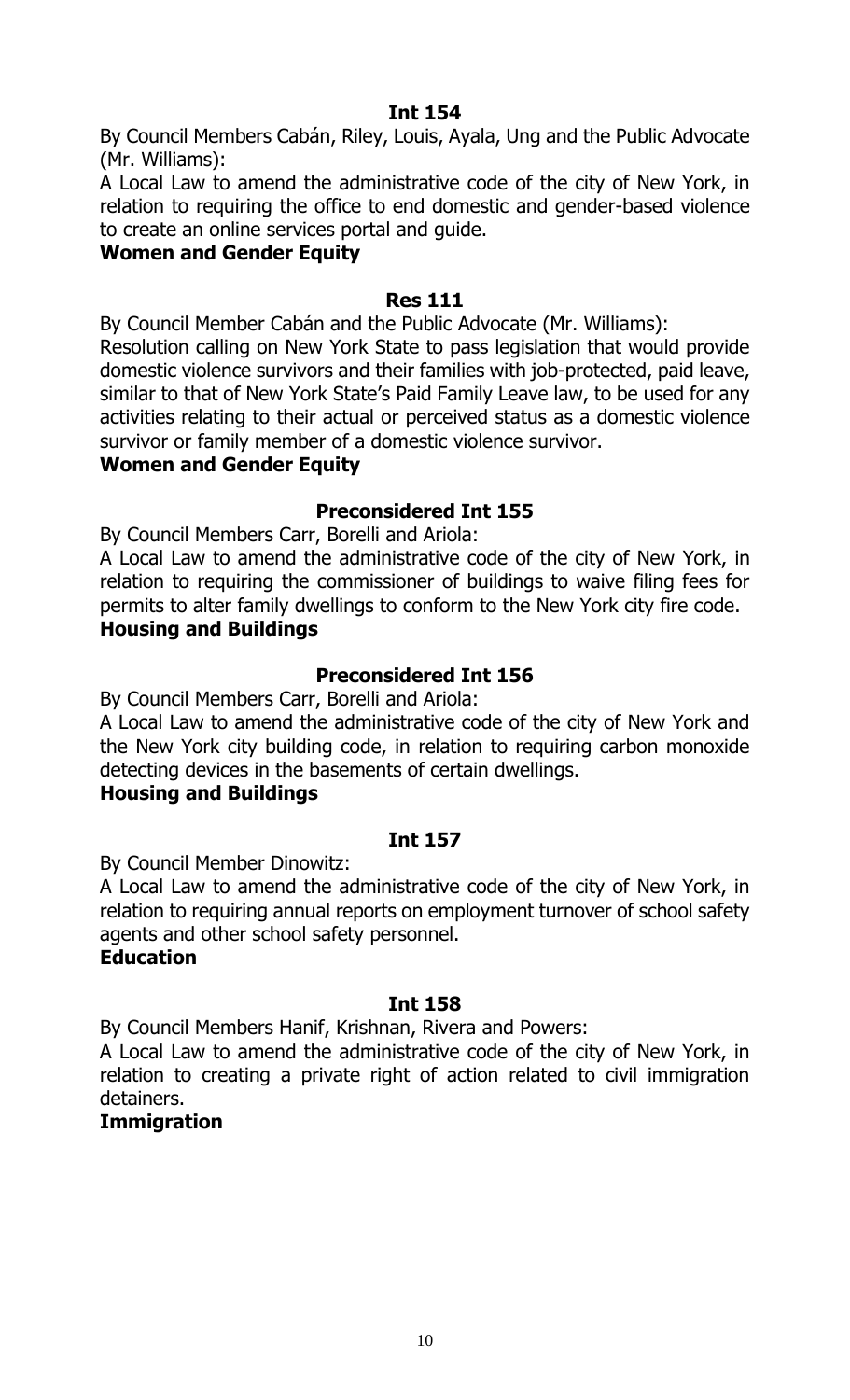#### **Res 112**

By Council Member Hanif and the Public Advocate (Mr. Williams):

Resolution calling on the New York State Legislature to pass, and the Governor to sign, the New York for All Act (A.2328-A / S.3076-A), which would prohibit and regulate the discovery and disclosure of immigration status by New York state and local government entities.

#### **Immigration**

# **Int 159**

By Council Member Holden:

A Local Law in relation to a study and report on the ownership and maintenance of utility poles.

#### **Consumer and Worker Protection**

## **Int 160**

By Council Member Holden:

A Local Law to amend the administrative code of the city of New York, in relation to the noise standard for commercial establishments.

#### **Environmental Protection**

## **Int 161**

By Council Member Holden:

A Local Law to amend the administrative code of the city of New York, in relation to increasing penalties for excessive noise from speakers and motor vehicles.

#### **Environmental Protection**

#### **Int 162**

By Council Member Holden:

A Local Law to amend the administrative code of the city of New York, in relation to response and preparedness measures for highly transmissible diseases.

#### **Health**

# **Int 163**

By Council Member Holden:

A Local Law to amend the administrative code of the city of New York, in relation to requiring photographic documentation evidencing certain violations enforced by the department of housing preservation and development.

# **Housing and Buildings**

# **Int 164**

By Council Member Holden:

A Local Law to amend the administrative code of the city of New York, in relation to increasing certain penalties for excessive noise from a personal audio device on or inside a motor vehicle.

#### **Public Safety**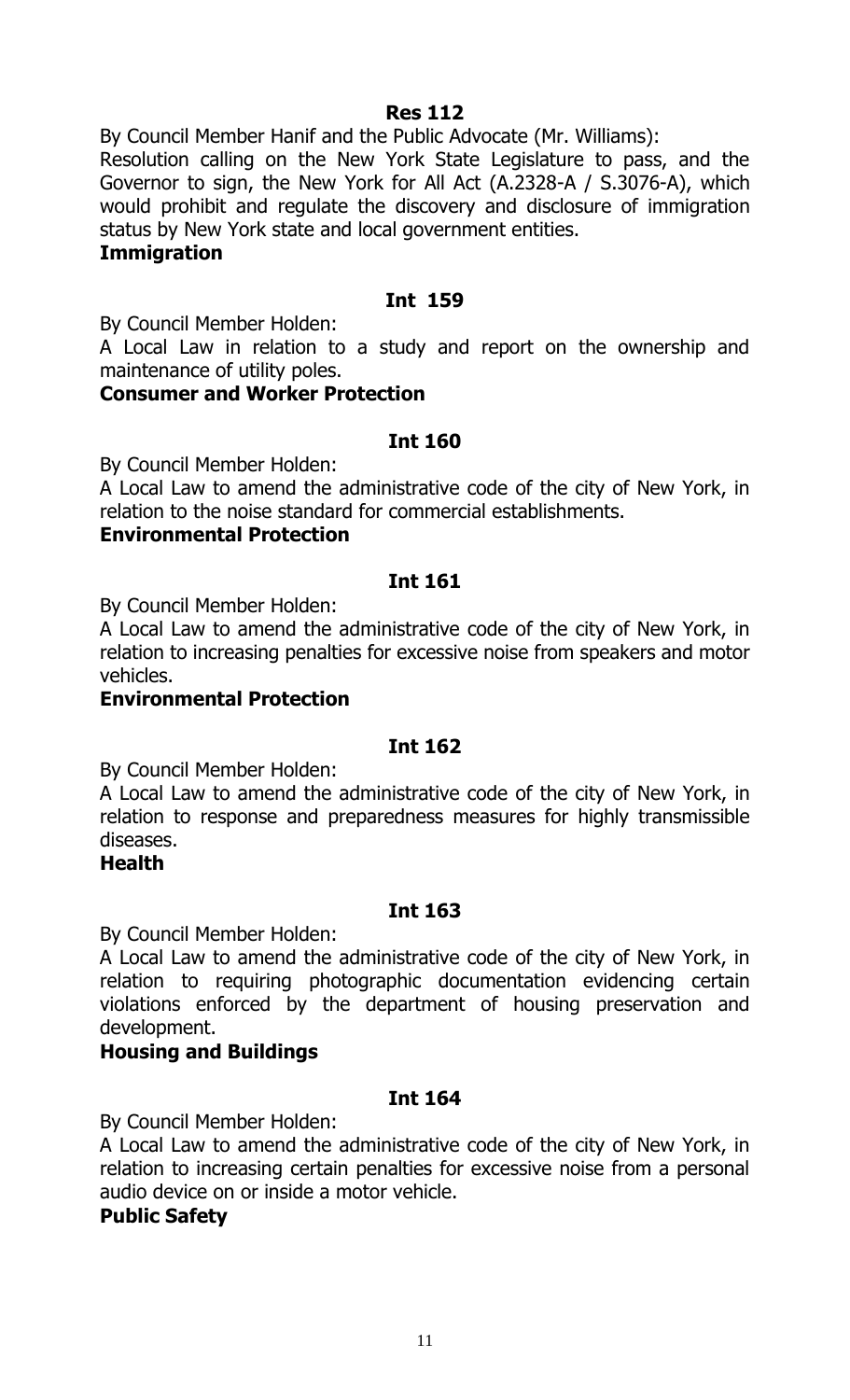By Council Member Holden:

A Local Law to amend the administrative code of the city of New York, in relation to requiring the commissioner of sanitation to report on sidewalk obstruction enforcement.

#### **Sanitation and Solid Waste Management**

#### **Int 166**

By Council Member Holden:

A Local Law to amend the administrative code of the city of New York, in relation to a database and map of media and entertainment production activities.

#### **Technology**

#### **Int 167**

By Council Member Holden:

A Local Law to amend the administrative code of the city of New York, in relation to the number of steps to submit service requests or complaints on the 311 website and mobile application.

#### **Technology**

#### **Int 168**

By Council Member Holden:

A Local Law to amend the administrative code of the city of New York, in relation to reports of illegal towing to 311.

#### **Technology**

#### **Int 169**

By Council Member Holden:

A Local Law to amend the New York city charter, in relation to posting information about community board members online.

#### **Technology**

#### **Int 170**

By Council Member Holden:

A Local Law to amend the administrative code of the city of New York, in relation to suspending bus lane enforcement on legal holidays.

#### **Transportation and Infrastructure**

#### **Int 171**

By Council Members Holden and Rivera:

A Local Law to amend the administrative code of the city of New York, in relation to a 14-day notification requirement for movie-making, telecasting and photography permit applications when special parking requests are required.

#### **Technology**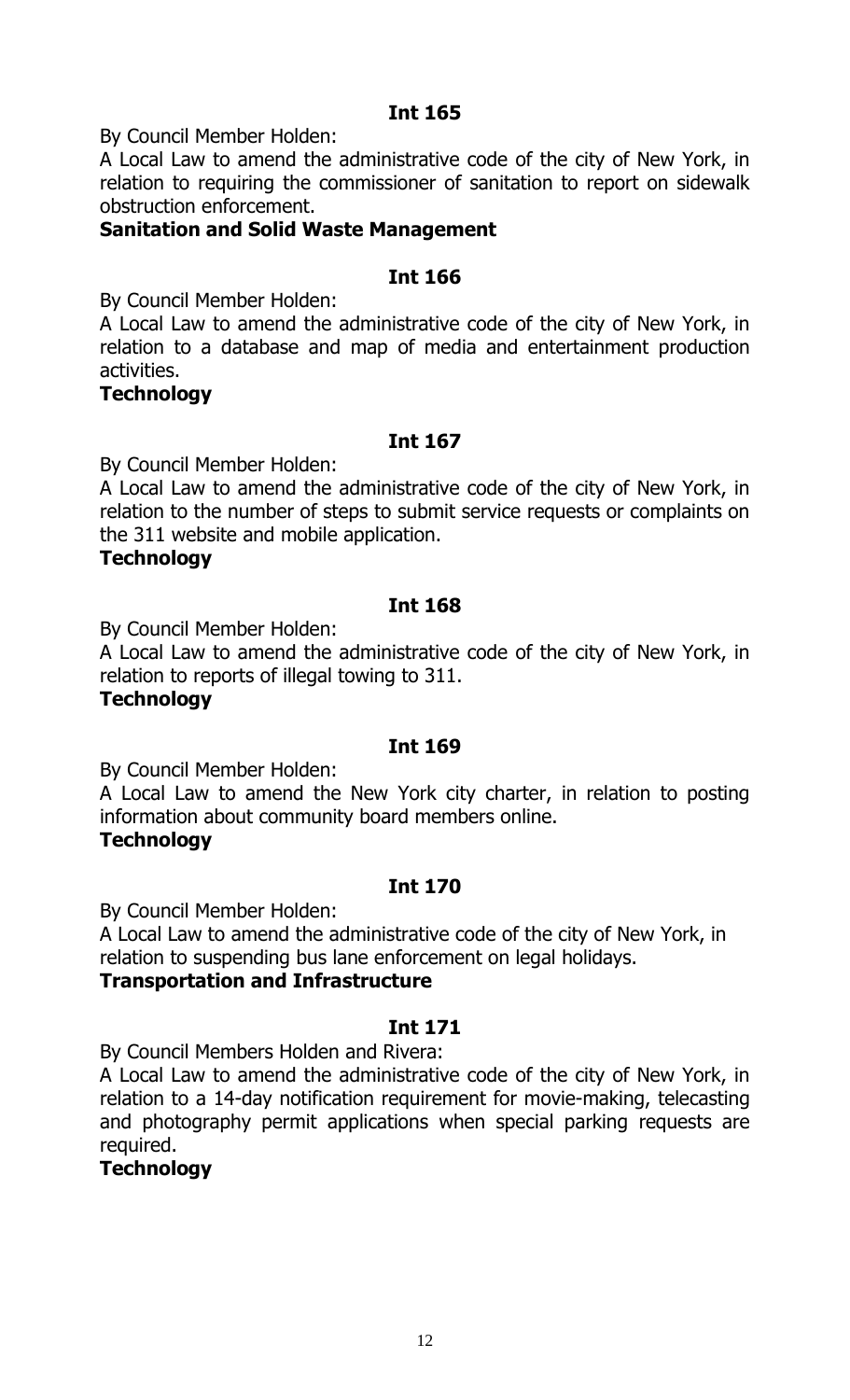#### **Res 113**

By Council Member Holden:

Resolution calling on the New York City Economic Development Corporation to expand NYC Ferry service to LaGuardia Airport.

#### **Economic Development**

#### **Res 114**

By Council Member Holden:

Resolution calling on the State legislature to increase the cap on commercial overnight fines for cities.

#### **Transportation and Infrastructure**

#### **Int 172**

By Council Member Hudson:

A Local Law to amend the administrative code of the city of New York, in relation to notification and community input regarding designation of, removal of and changes to open streets.

#### **Transportation and Infrastructure**

#### **Int 173**

By Council Member Krishnan:

A Local Law to amend the administrative code of the city of New York, in relation to the parks and playgrounds that have failed inspections conducted by the department of parks and recreation.

### **Parks and Recreation**

#### **Int 174**

By Council Member Krishnan (by request of the Manhattan Borough President):

A Local Law to amend the administrative code of the city of New York, in relation to reporting on park capital expenditures.

#### **Parks and Recreation**

#### **Int 175**

By Council Member Marte and the Public Advocate (Mr. Williams):

A Local Law to amend the administrative code of the city of New York, in relation to maximum working hours for home care aides.

#### **Civil Service and Labor**

#### **Int 176**

By Council Member Marte (by request of the Manhattan Borough President): A Local Law in relation to requiring a report on outreach by the department of education and the department of health and mental hygiene to individuals who were students, teachers and staff at schools near the World Trade Center during the 2001-2002 school year.

#### **Health**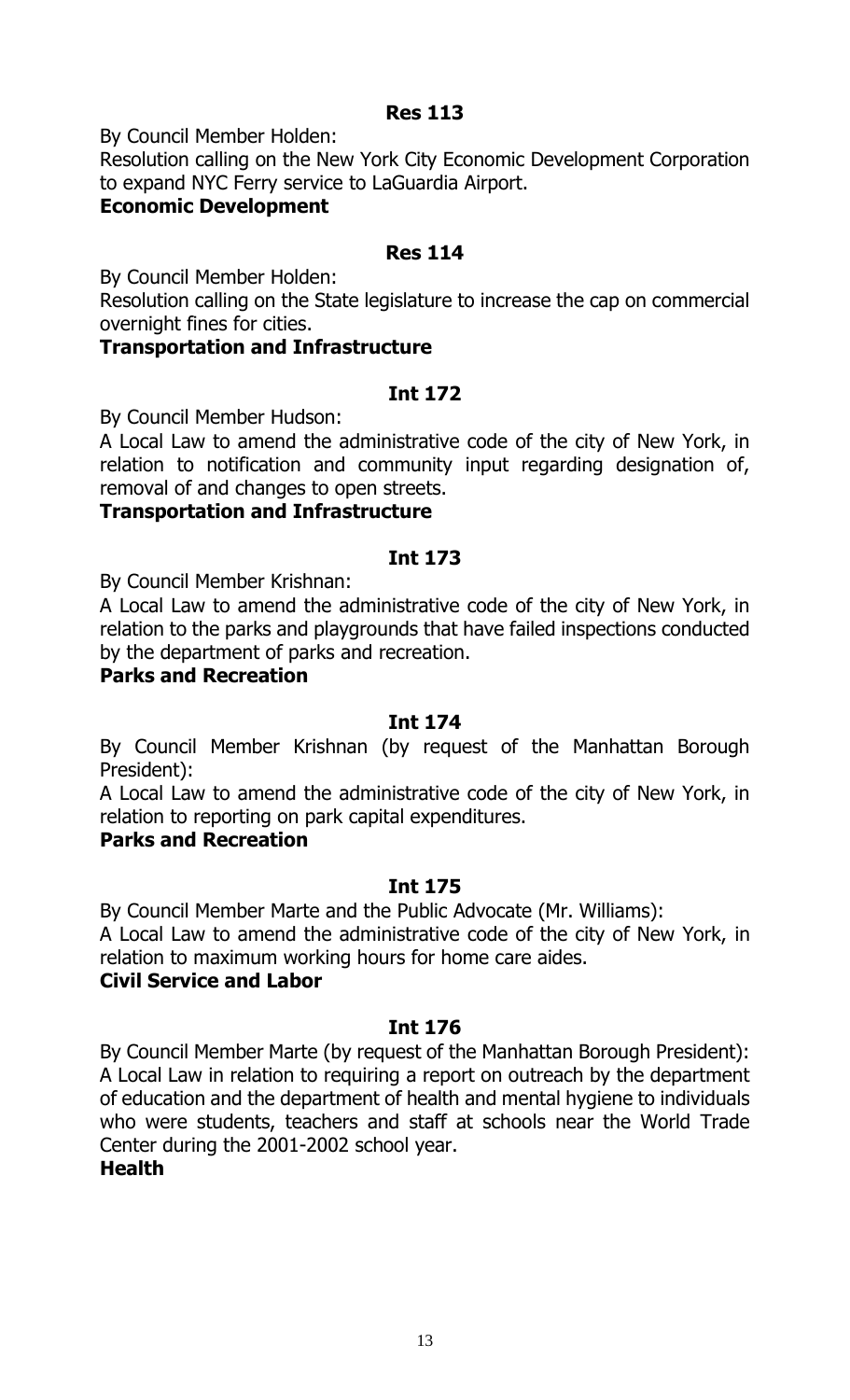By Council Members Menin, Schulman and the Public Advocate (Mr. Williams) (by request of the Manhattan Borough President):

A Local Law to amend the administrative code of the city of New York, in relation to reporting of data related to COVID-19.

#### **Health**

#### **Res 115**

By Council Members Menin, Abreu, Velázquez, Schulman and De La Rosa: Resolution calling on the New York State Legislature to pass and the Governor to sign, S.7199/A.8169, the Hospital Equity and Affordability Legislation (HEAL Act), that aims to improve market access and increase transparency of health insurance contracts by banning certain anticompetitive provisions.

**Hospitals**

#### **Int 178**

By Council Member Moya:

A Local Law to amend the administrative code of the city of New York, in relation to limiting the amount of sidewalk area that private property owners are responsible for maintaining.

#### **Transportation and Infrastructure**

#### **Int 179**

By Council Member Moya:

A Local Law in relation to creating a task force to examine the role of women in nontraditional workplaces.

#### **Women and Gender Equity**

#### **Int 180**

By Council Member Powers:

A Local Law to amend the New York city charter, in relation to the designation and usage of public libraries as polling places.

#### **Governmental Operations**

#### **Int 181**

By Council Members Powers and Rivera:

A Local Law to amend the administrative code of the city of New York, in relation to requiring the department of correction to publish all of its rules, policies and directives.

# **Criminal Justice**

#### **Int 182**

By Council Members Powers and Marte:

A Local Law to amend the administrative code of the city of New York, in relation to amending the definition of business dealings with the city to include certain uncertified applications to the department of city planning.

#### **Governmental Operations**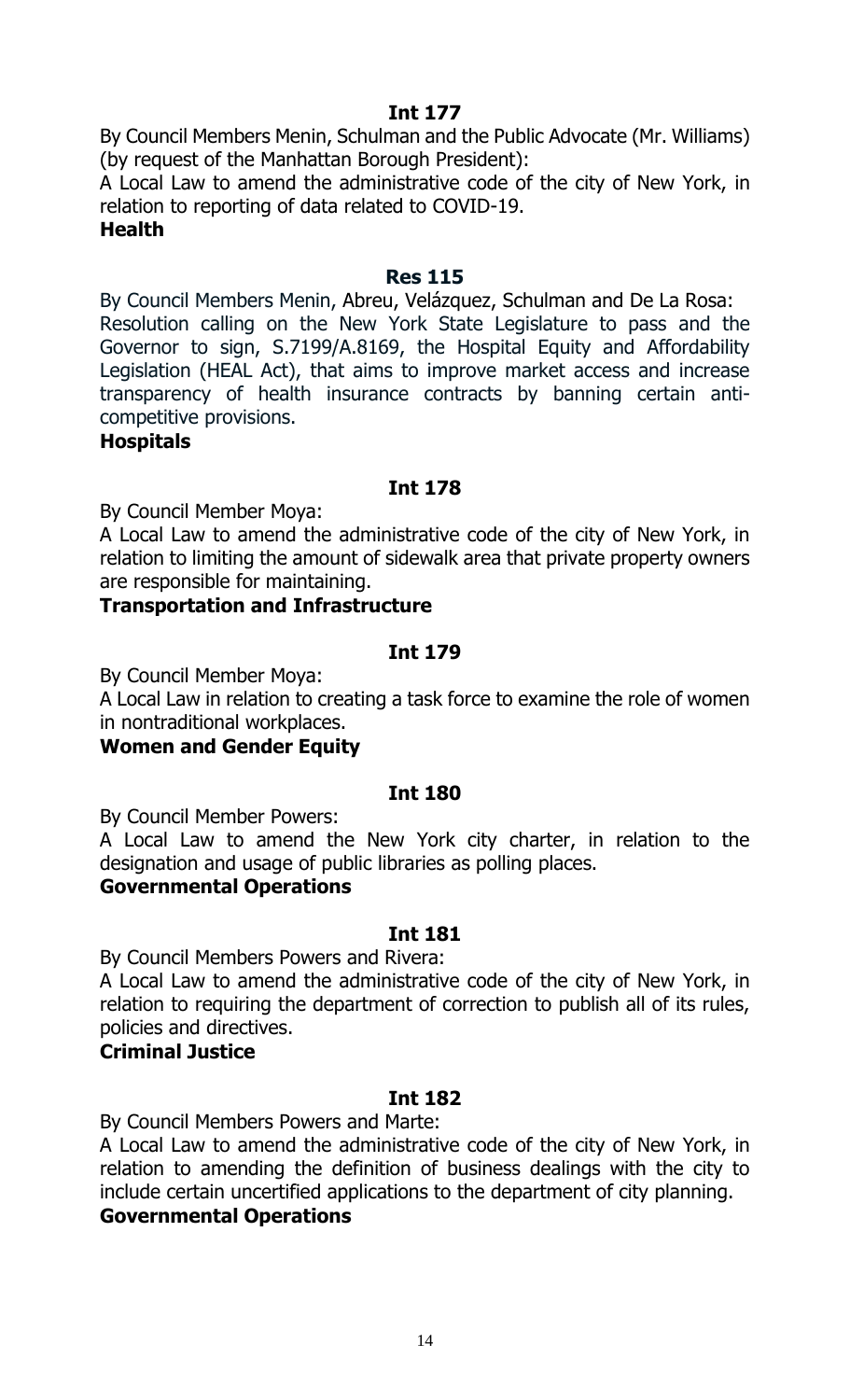By Council Members Powers and Holden:

A Local Law to amend the administrative code of the city of New York, in relation to monthly reports on animal shelters that are in contract with the city.

#### **Health**

## **Int 184**

By Council Members Powers, Hanif and Rivera:

A Local Law to amend the administrative code of the city of New York, in relation to limiting the circumstances in which a person may be detained by the police department on a civil immigration detainer.

#### **Immigration**

## **Int 185**

By Council Members Powers, Hanif and Rivera:

A Local Law to amend the administrative code of the city of New York, in relation to limiting communication between the department of correction and federal immigration authorities.

#### **Immigration**

#### **Int 186**

By the Public Advocate (Mr. Williams):

A Local Law to amend the administrative code of the city of New York, in relation to prohibiting discrimination in the issuance of credit and requiring creditors to disclose to potential borrowers how their rate is calculated.

#### **Civil and Human Rights**

#### **Int 187**

By the Public Advocate (Mr. Williams):

A Local Law in relation to creating an interagency task force to be charged with studying the obstacles faced by children of incarcerated parents, from arrest to reunification.

#### **Public Safety**

#### **Int 188**

By the Public Advocate (Mr. Williams):

A Local Law to amend the administrative code of the city of New York, in relation to creating a youth employment education program.

#### **Youth Services**

#### **Int 189**

By the Public Advocate (Mr. Williams):

A Local Law to amend the administrative code of the city of New York, in relation to developing a college admissions counseling program. **Youth Services**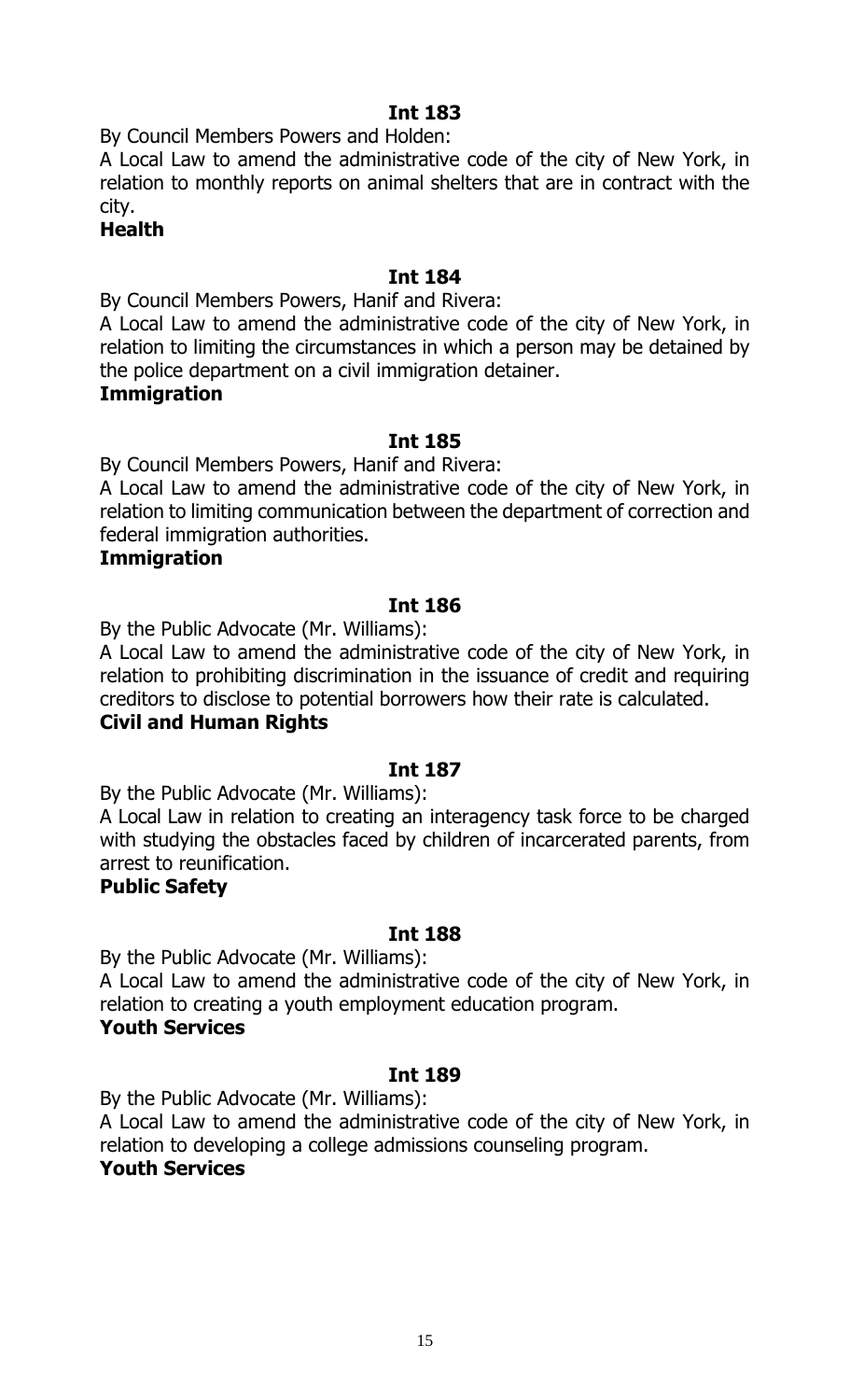By the Public Advocate (Mr. Williams) and Council Member Salamanca: A Local Law to amend the administrative code of the city of New York, in relation to the creation and distribution of a homeless bill of rights. **General Welfare**

# **Preconsidered Int 191**

By the Public Advocate (Mr. Williams) and Council Member Rivera: A Local Law to amend the administrative code of the city of New York, in relation to the establishment of a flash flood emergency evacuation plan for residents of multiple dwellings and outreach and reporting relating thereto. **Resiliency and Waterfronts**

#### **Res 116**

By the Public Advocate (Mr. Williams) and Council Members Hudson, Cabán, Schulman, Bottcher, Ossé and Richardson Jordan:

Resolution recognizing November 20<sup>th</sup> annually as Transgender Day of Remembrance and March  $31<sup>st</sup>$  annually as Transgender Day of Visibility in the City of New York.

## **Cultural Affairs, Libraries and International Intergroup Relations**

#### **Res 117**

By the Public Advocate (Mr. Williams) and Council Members Hudson, Schulman, Bottcher, Cabán, Ossé and Richardson Jordan:

Resolution calling on the New York State Legislature to pass, and the Governor to sign, a bill that would mandate the Office of Court Administration to update the securing order form to include a gender X option.

#### **Women and Gender Equity**

#### **Int 192**

By Council Member Rivera:

A Local Law to amend the administrative code of the city of New York, in relation to excluding community land trusts and affordable cooperative rentals from the housing portal.

#### **Housing and Buildings**

#### **Int 193**

By Council Member Rivera:

A Local Law to amend the administrative code of the city of New York, in relation to lead-based paint hazards in common areas of dwellings. **Housing and Buildings**

#### **Int 194**

By Council Member Rivera:

A Local Law to amend the administrative code of the city of New York, in relation to requiring landlords to test apartment air quality before offering a lease for signature.

#### **Housing and Buildings**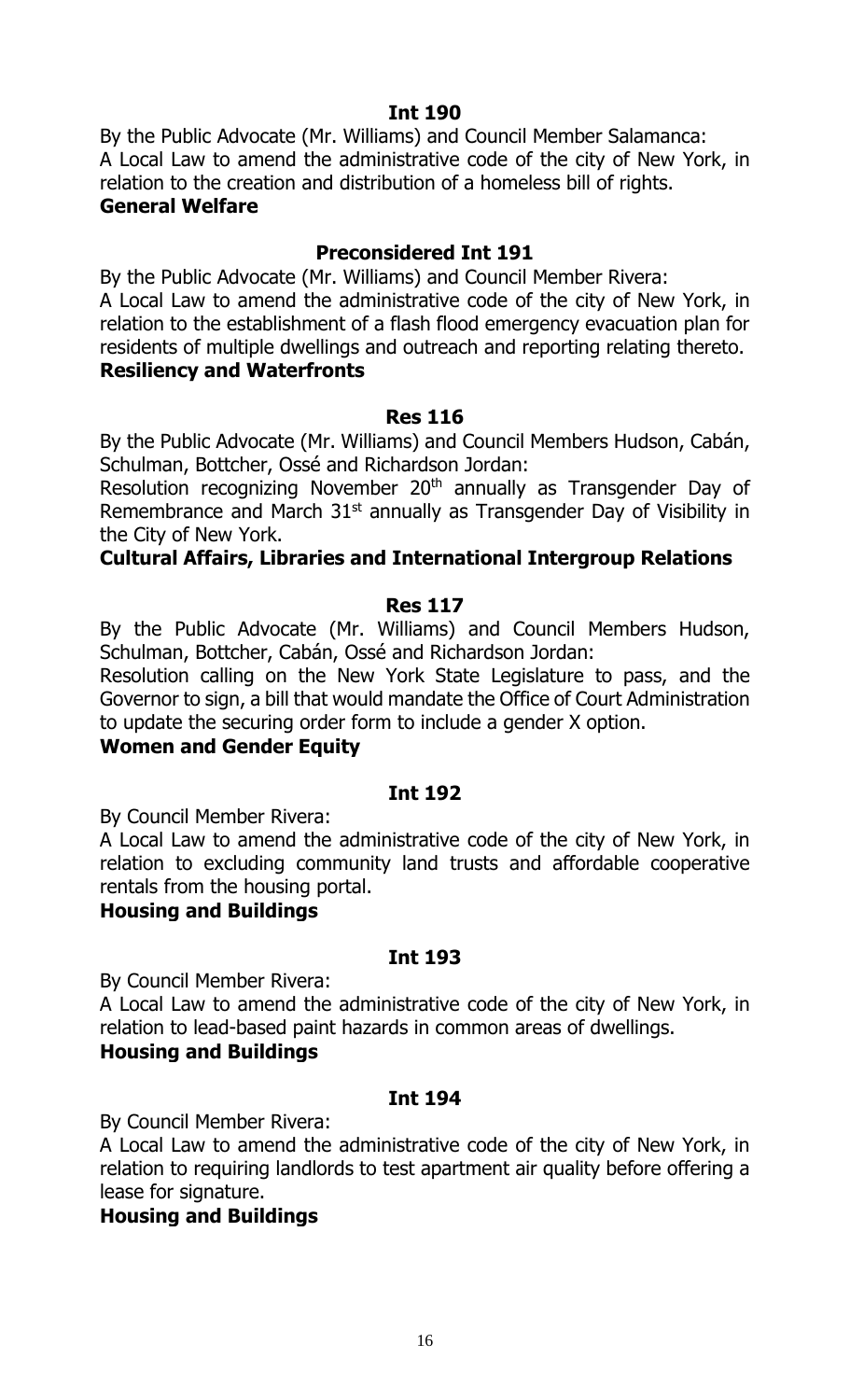By Council Members Rivera and Brewer:

A Local Law to amend the administrative code of the city of New York, in relation to requiring registration and inspection of vacant dwelling units.

# **Housing and Buildings**

#### **Int 196**

By Council Members Rivera and Nurse (by request of the Brooklyn Borough President):

A Local Law to amend the administrative code of the city of New York, in relation to giving qualified entities a first opportunity to purchase and an opportunity to submit an offer to purchase certain residential buildings when offered for sale.

#### **Housing and Buildings**

#### **Int 197**

By Council Members Rivera and Menin:

A Local Law to amend the administrative code of the city of New York, in relation to establishing a legacy business registry and preservation fund. **Small Business**

#### **Res 118**

By Council Members Rivera and Moya:

Resolution calling on the New York State Department of Health to clarify and ensure that the New York State Hospital Patients' Bill of Rights applies to all hospitals, including temporary emergency hospitals and field hospitals. **Hospitals**

#### **Int 198**

By Council Member Salamanca:

A Local Law to amend the administrative code of the city of New York in relation to requiring the department of education to stock opioid antagonists in all school buildings.

#### **Education**

#### **Int 199**

By Council Member Salamanca:

A Local Law to amend the administrative code of the city of New York, in relation to requiring letter grades for food service establishments operated in schools, and to repeal section 23-702 of the administrative code of the city of New York, as added by local law number 112 of 2017, in relation to the results of inspections of food service establishments operated in schools. **Health**

#### **Int 200**

By Council Member Salamanca:

A Local Law to amend the administrative code of the city of New York, in relation to quarterly reporting on objections to orders for the abatement or remediation of lead conditions.

#### **Health**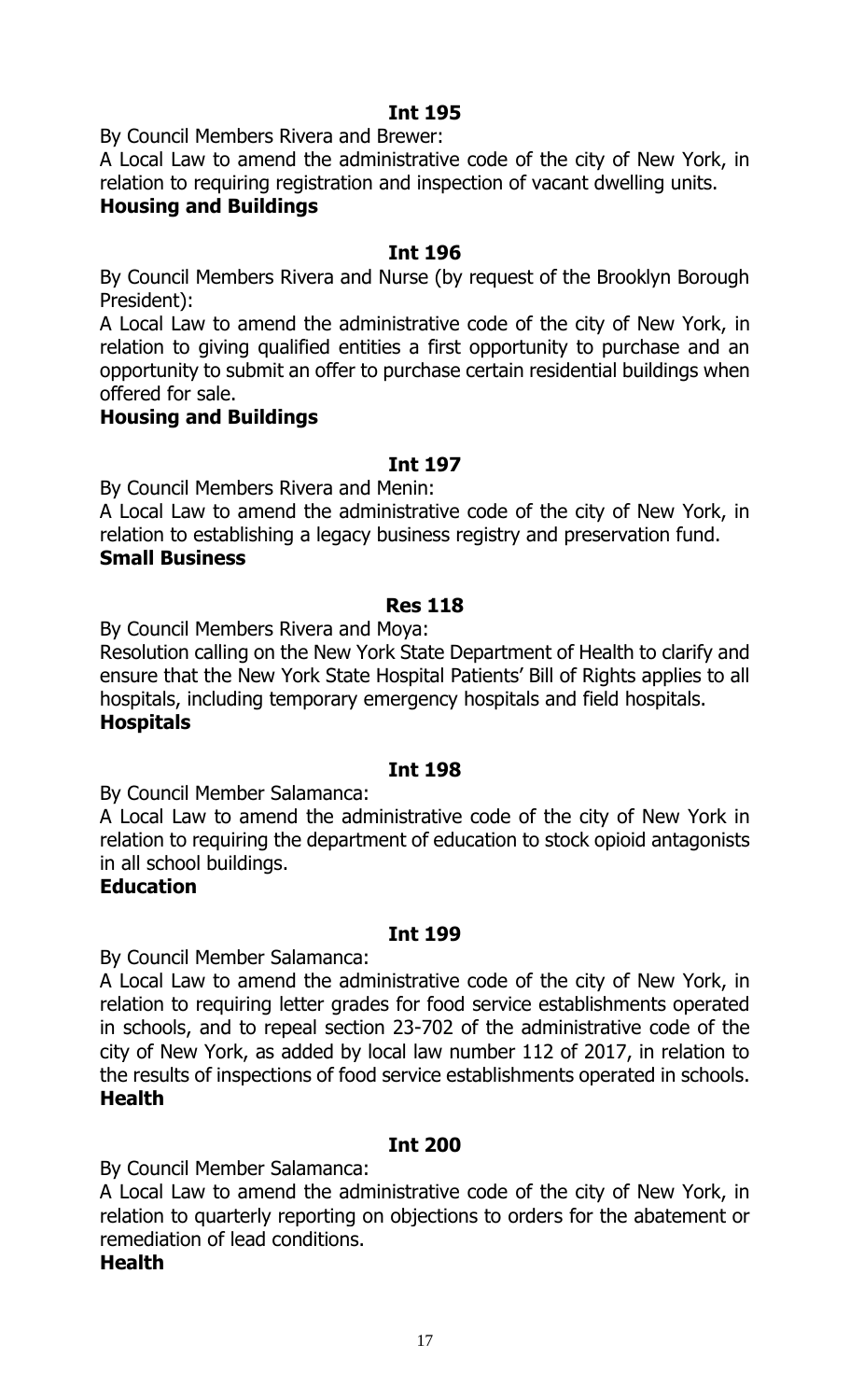By Council Member Salamanca:

A Local Law to amend the administrative code of the city of New York, in relation to the creation of a substance abuse assistance mobile application. **Mental Health, Disabilities and Addiction**

#### **Int 202**

By Council Member Salamanca:

A Local Law to amend the administrative code of the city of New York, in relation to the number of employees on trade waste hauling vehicles.

# **Sanitation and Solid Waste Management**

#### **Int 203**

By Council Member Salamanca:

A Local Law to amend the administrative code of the city of New York, in relation to requiring luxury limousine services to provide proof of vehicle safety inspections at the time of contract.

#### **Transportation and Infrastructure**

#### **Res 119**

By Council Member Salamanca:

Resolution calling on the U.S. Congress to pass and the President to sign legislation that requires all U.S. Postal Service post offices meet ADA standards to accommodate customers with disabilities.

#### **Mental Health, Disabilities and Addiction**

#### **Int 204**

By Council Members Sanchez, De La Rosa, Richardson Jordan, Joseph, Stevens, Salamanca, Dinowitz, Abreu, Ayala and Feliz:

A Local Law to amend the administrative code of the city of New York, in relation to raising the inspection fees for certain housing inspections.

#### **Housing and Buildings**

#### **Preconsidered Int 205-A**

By Council Member Ung:

A Local Law to amend the New York city charter and the administrative code of the city of New York, in relation to removing certain reporting requirements selected for waiver by the report and advisory board review commission, and to repeal subdivision c of section 4-207 of the administrative code of the city of New York, relating to reports on assessments of certain clean on-site power generation technologies, and subdivision b of section 19-180.1 of such code, relating to reports on safety audits of crash locations involving pedestrians.

#### **Governmental Operations**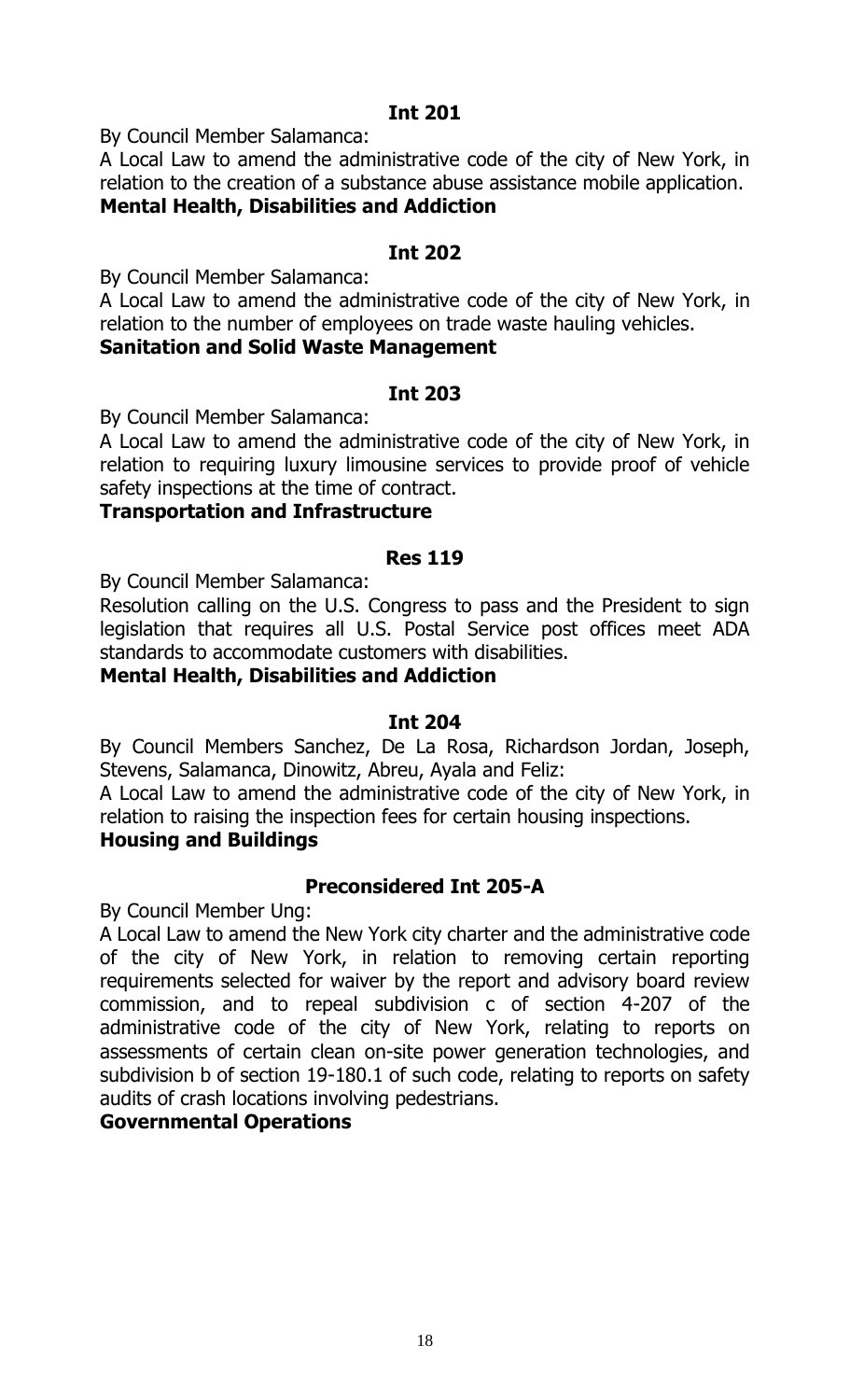By Council Member Ung:

A Local Law to amend the administrative code of the city of New York, in relation to requiring the commissioner of information technology and telecommunications to report on wait times for the 311 customer service center to connect callers to an interpreter.

#### **Technology**

## **Preconsidered Res 120-A**

By Council Member Ung:

Resolution disapproving the Report and Advisory Board Review Commission's determination to waive the 911 Operational Time Analysis Report required by and described in subdivisions b and c of section 14-149 of the Administrative Code of the City of New York, disapproving such Commission's determination to waive the Annual Youth Services Reports required by subdivision a of section 21-402 of the Administrative Code of the City of New York and approving the remaining four determinations of such Commission communicated to the City Council on December 30, 2021.

#### **Governmental Operations**

#### **Int 207**

By Council Member Velázquez:

A Local Law in relation to informing sexual assault survivors of their rights. **Health**

#### **Preconsidered Int 208**

By Council Members Williams, Hudson, Salamanca, Feliz, Riley and Stevens: A Local Law to amend the administrative code of the city of New York, in relation to inspections of self-closing doors in residential buildings. **Housing and Buildings**

#### **Res 121**

By Council Member Williams and the Public Advocate (Mr. Williams): Resolution calling on the New York State Legislature to pass, and the Governor to sign, S.1553-C/A.6399-B, the Clean Slate Act. **Public Safety**

#### **Res 122**

By Council Member Yeger:

Resolution calling upon the New York State Legislature to pass, and the Governor to sign, A.6584A/S.5125A, which would exclude from State income tax up to \$10,200 of unemployment compensation benefits earned by a resident of the State.

# **State and Federal Legislation**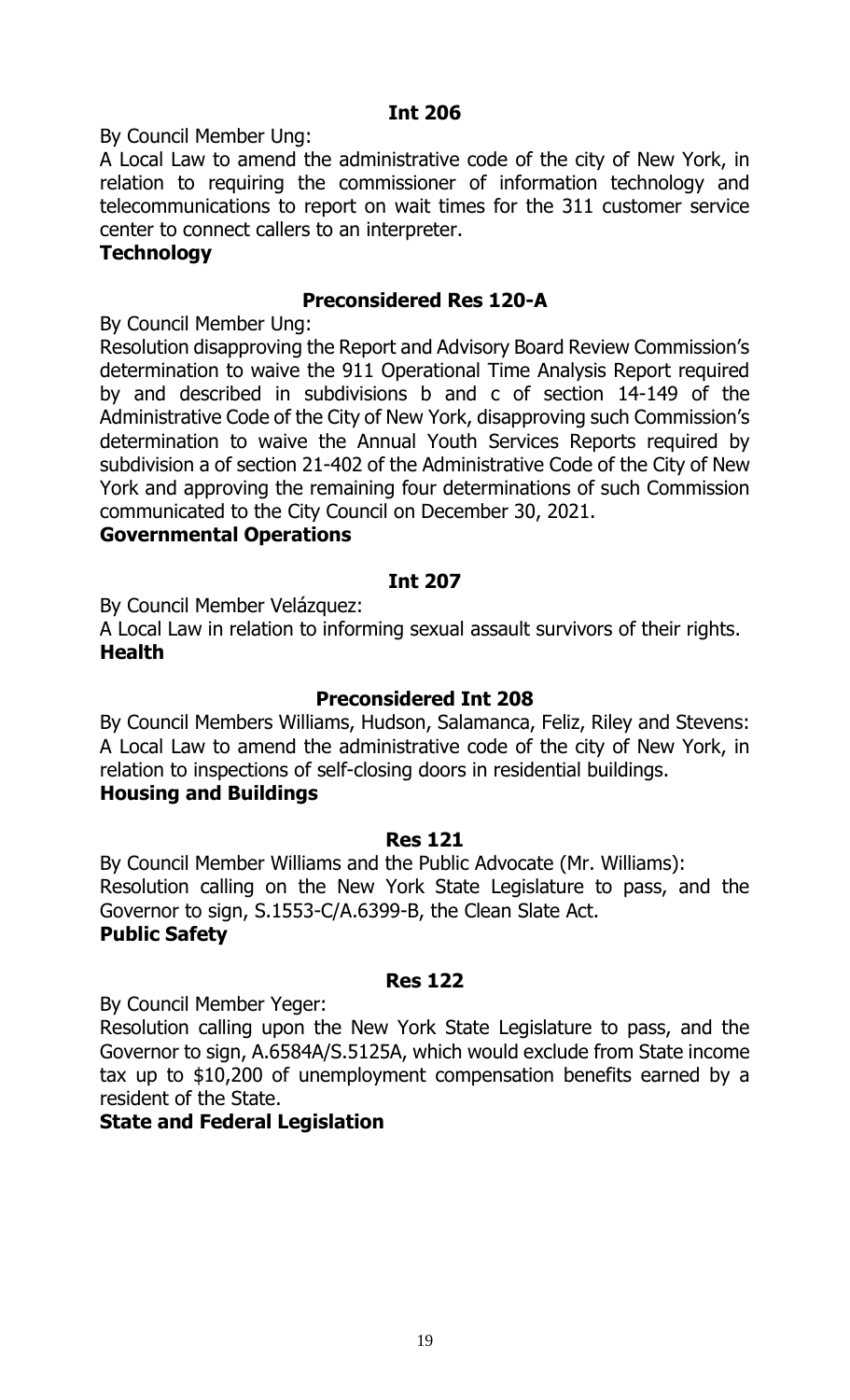# **Preconsidered L.U. 34**

By Council Member Salamanca:

Application No. **G 220010 TAM (Second Avenue Subway Phase 2 MTA Disposition, Manhattan)** submitted by the Metropolitan Transportation Authority (MTA) pursuant to Section 1266-c(5) of the New York State Public Authorities Law requesting approval of the disposition of city-owned property located at Block 1773, Lots 4 and 72, Borough of Manhattan, Community District 11, Council District 8.

#### **Landmarks, Public Sitings and Dispositions**

#### **Preconsidered L.U. 35**

By Council Member Salamanca:

Application number **C 210098 ZMK (1220 Avenue P Rezoning)** submitted by Omni Enterprises, LLC, pursuant to Sections 197-c and 201 of the New York City Charter for an amendment of the Zoning Map, Section No. 22d, by changing from an R5B District to an R7A District, Borough of Brooklyn, Community District 15, Council District 48.

#### **Zoning & Franchises**

## **Preconsidered L.U. 36**

By Council Member Salamanca:

Application number **N 210099 ZRK (1220 Avenue P Rezoning)** submitted by Omni Enterprises, LLC, pursuant to Section 201 of the New York City Charter, for an amendment of the Zoning Resolution of the City of New York, modifying APPENDIX F for the purpose of establishing a Mandatory Inclusionary Housing area, Borough of Brooklyn, Community District 15, Council District 48.

### **Zoning & Franchises**

# **Preconsidered L.U. 37**

By Council Member Salamanca:

Application number **C 210321 ZMX (Our Lady of Pity-272 East 151st Street Rezoning)** submitted by Our Lady of Pity Apartments LLC pursuant to Sections 197-c and 201 of the New York City Charter for an amendment of the Zoning Map, Section No. 6a: by changing from an R6 District to an R7A District, Borough of the Bronx, Community District 1, Council District 17. **Zoning & Franchises**

#### **Preconsidered L.U. 38**

By Council Member Salamanca:

Application number **N 210322 ZRX (Our Lady of Pity-272 East 151st Street Rezoning)** submitted by Our Lady of Pity Apartments, LLC, pursuant to Section 201 of the New York City Charter, for an amendment of the Zoning Resolution of the City of New York, modifying APPENDIX F for the purpose of establishing a Mandatory Inclusionary Housing area, Borough of the Bronx, Community District 1, Council District 17.

#### **Zoning & Franchises**